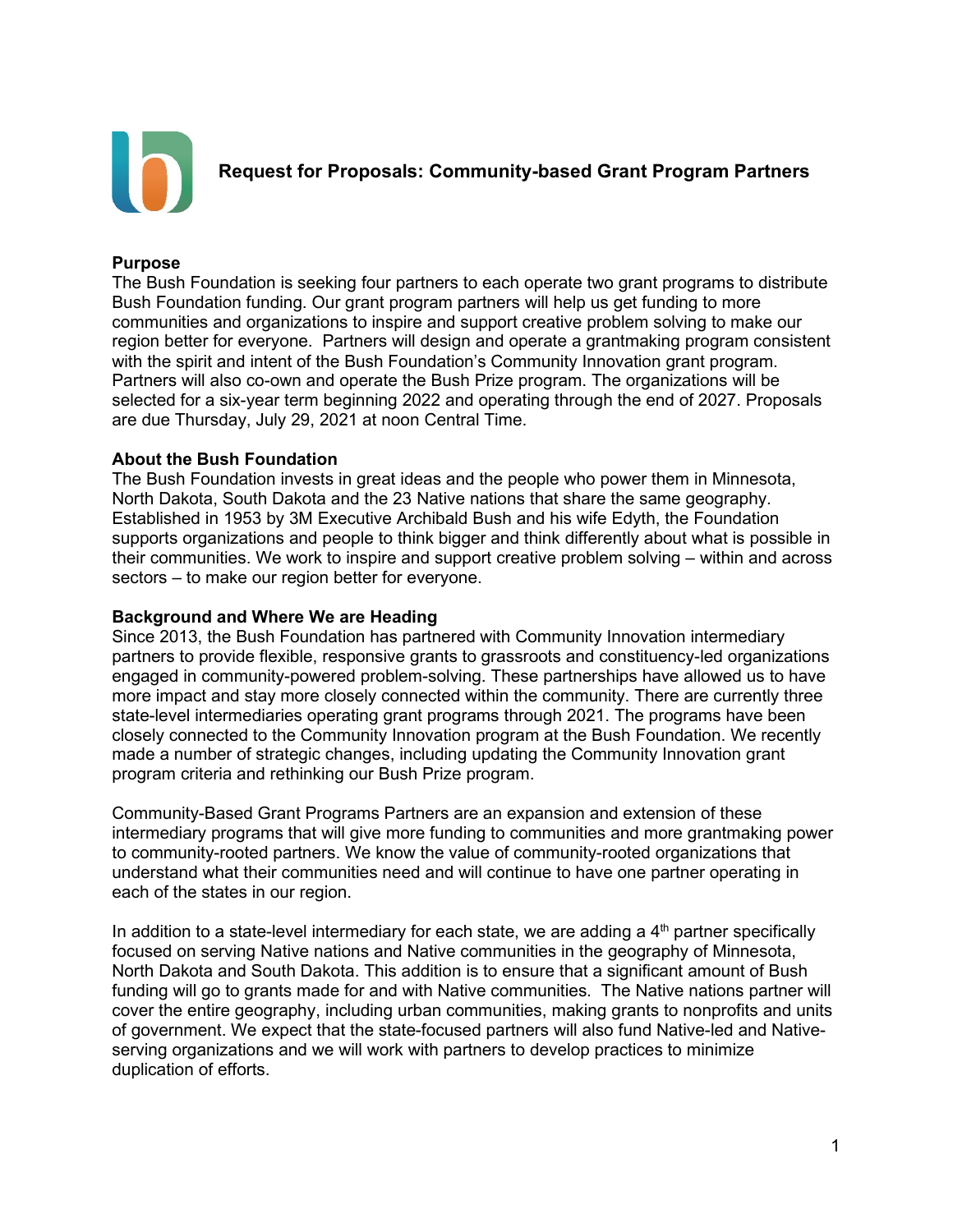# **Programs to be Led by Grant Program Partners**

We are looking for four grant program partners, each focused on a particular part of the Bush Foundation region (Minnesota, North Dakota, South Dakota, and the 23 Native Nations). Each of these partners will operate two programs.

- 1) Each partner will create a grant making program to distribute at least \$1.2M in grants to organizations each year. The programs should be consistent with the spirit and the strategy of our Community Innovation grants but partners will have the opportunity to design the program to work best for the area they serve.
- 2) Each partner will also co-own the Bush Prize with the Bush Foundation. Rather than having a single Bush Prize program, we will have four programs operated with our grant program partners (e.g. "The North Dakota Bush Prize, presented by [name of grant partner] and the Bush Foundation). The partner organization will be charged with identifying one organization every year who best reflect the ideals of the Bush Prize. The Bush Foundation will issue separate grants to each partner to distribute their Bush Prize grants.

For both of these programs, we expect grant partners to work closely with the communities they serve, with all decisions guided by community advisors. For the Bush Prize program, the Bush Foundation may have a role in the review or selection process.

# **Scope of Work**

Partners will create and operate both the grant and Bush Prize programs for their specific geography – Minnesota, North Dakota, South Dakota or the 23 Native nations that share the same geography. While the criteria and process may be unique to each partner and the communities it serves, there are some requirements that each will follow.

### *Program 1: Grant program*

Each partner will design a grant program including the name of the program, criteria, eligibility, application, selection process, grant size and number of grant rounds per year (or have an "always open" application). These elements can be different for each partner.

### Program requirements

- 1. The program will advance the overall purpose of the Bush Foundation and support organizations to:
	- a. Develop, test, spread ideas that make the region better for everyone.
	- b. Inspire, equip and connect leaders to more effectively lead change.
- 2. The partner will conduct regular outreach to communities across the geography it serves to understand needs and opportunities for impact and to build awareness of the program.
- 3. Applicant processes will be simple, supportive and equitable.
- 4. Grant decisions will be made through community-based grantmaking, with input from a diverse set of community stakeholders. The communities intended to benefit from the programs will have input in the grant selection process.
- 5. Partners will work together to coordinate their engagement and grantmaking to ensure that communities aren't overlooked across the three states and 23 Native nations.
- 6. Announcements and other promotion of the program will be led by the program partners, in coordination with the Bush Foundation.
- 7. Program evaluation will be led by each partner. Funding for evaluation will be included in the administrative funds from the Bush Foundation. Evaluation goals and reporting will be aligned in the planning phase.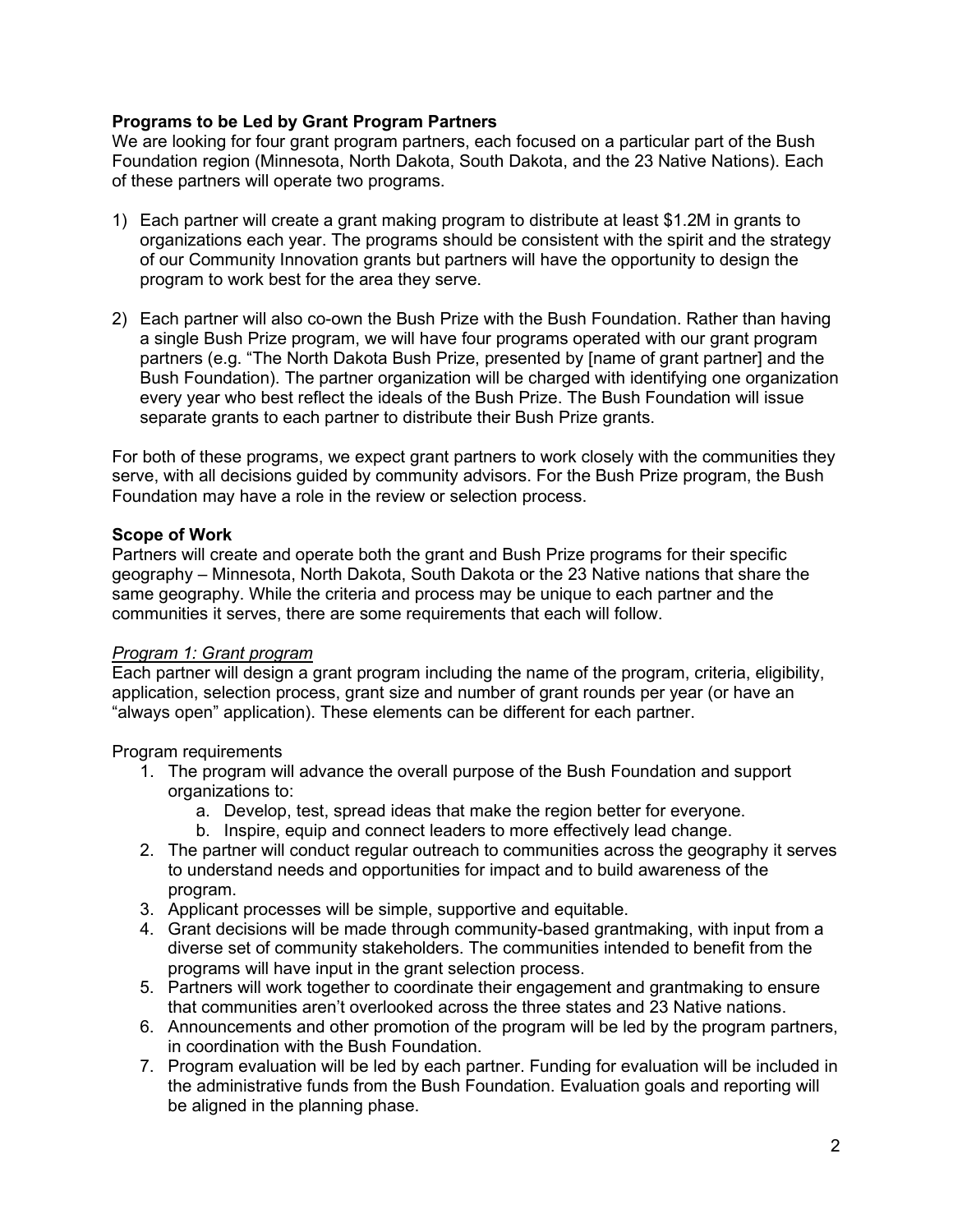# *Program 2: The Bush Prize program*

Partners will design their own approach for sourcing and selecting winning organizations including creating selection criteria and an application process. Annually, the partner will select one organization to be a Bush Prize winner. The recommended organization must be 501(c) public charity or unit of government.

Program requirements

- 1. The program will:
	- a. Honor and invest in organizations that are admired and valued in their communities.
	- b. Advance the Bush Foundation's purpose to creatively solve problems, within and across sectors to make our region better for everyone.
	- c. Award a general operating grant in the amount of 25% of the organization's expenses, up \$500,000.
- 2. The partner will conduct outreach to communities across the geography it's serving, ensuring enough engagement to source strong organizations and to elevate awareness and prestige of the Bush Prize.
- 3. Applicant processes will be simple, supportive and equitable.
- 4. Grant decisions will be made through community-based processes, with input from a diverse set of community stakeholders. The communities intended to benefit from the programs will have input in the grant selection process. The Bush Foundation may have a role in the review or selection process.
- 5. Partners will work together to coordinate their engagement and grantmaking to ensure that communities aren't overlooked across the three states and 23 Native nations.
- 6. Announcements and other promotion of the program will be led by the program partners, in close coordination with the Bush Foundation.
- 7. Program evaluation will be led by each partner. Funding for evaluation will be included in the administrative funds from the Bush Foundation. Evaluation goals and reporting will be aligned in the planning phase.

The Bush Prize will be co-branded with each grant partner. For example, "The North Dakota Bush Prize, a partnership of <your organization> and the Bush Foundation."

### **Budget and Grant Term**

We anticipate that the grant term will be six years, with progress and alignment review after three years.

Each partner will receive \$1.5M in grant funding annually. Up to 20% (\$300,000) may be used for administrative expenses related to the two programs. The remaining funds (\$1.2M) must be used for grants for the grant program (name TBD). The Bush Foundation will issue separate payments to partners for the Bush Prize grants.

We expect that on average, perhaps 5% or so of the administrative expenses depending on the chosen approach, will be used for evaluation so that we can share learning and deepen connections together. Specifics of the evaluation plan, including evaluation purpose, goals and reporting requirements will be worked out as part of the planning phase.

### **Eligibility**

- Applicants must be a  $501(c)(3)$  public charity.
- Applicants must be located in and serving Minnesota, North Dakota, South Dakota or one of the 23 Native nations that share the same geography.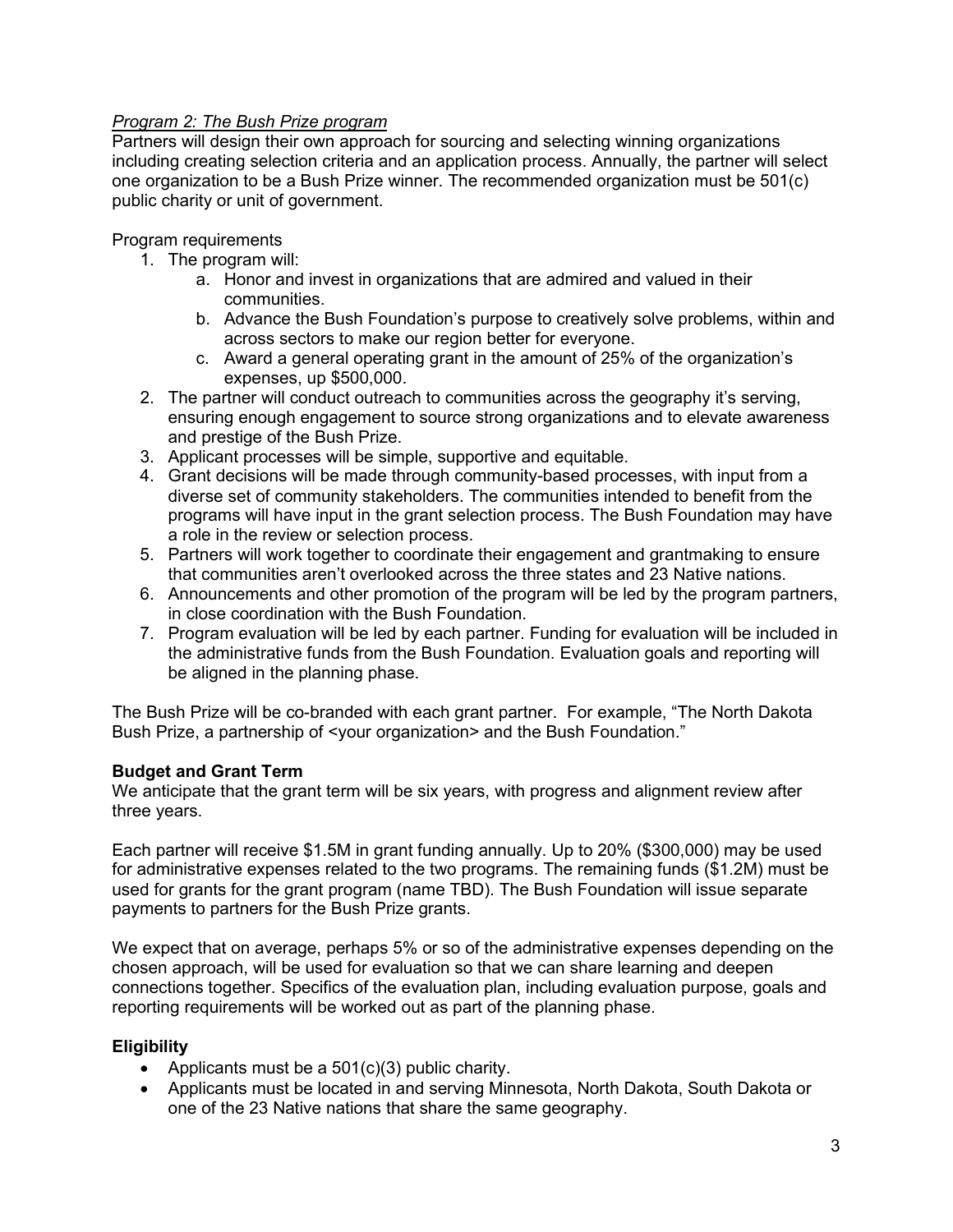• Applicants may use an existing or new donor-advised fund to assist with absorbing and managing grant funds. The details of this arrangement would be discussed at the finalist stage.

## **Request for Proposals**

Proposals will be submitted through our [web portal.](https://www.tfaforms.com/4900802) Please respond to this RFP by preparing and submitting a proposal that addresses the following, not to exceed eight pages.

*Relevant experience of your organization*

- How does grantmaking fit with the overall mission of your organization?
- Describe your current grantmaking. Include the number of programs, the number of applications reviewed annually, the number of grants made annually, the high/low/average grant amount, total dollars granted annually and the general selection process.
- Provide information about grant program(s) you created. Include how the program was created and when it operated.
- Explain how antiracism and equity work is integrated in your operations. This should include a description of how you ensure racial and economic diversity in who applies for and who receives your grants.
- Please provide contact information for three references. They should be people who can speak to your connections to the community and/or your experience with grant making in the community. We may contact your references, along with other references we identify, if you are selected to move forward in the process. The reference information should include contact name and title, organization name, mailing address, email and phone number.

# *Initial thinking about the programs*

- The Bush Foundation works to inspire and support problem solving within and across sectors to make the region better for everyone. How would you design the programs to meet these goals and benefit your communities?
- Which area are you proposing to serve Minnesota, North Dakota, South Dakota or the Native nations that share the same geography?
- How will you ensure the outreach and the grantee selection process is inclusive of historically underrepresented and underfunded communities and organizations?
	- $\circ$  How will you reach underrepresented communities in the geography you are proposing to serve?
	- o How will you conduct community-based selection for the grantmaking?
- Share some thoughts on how you might connect and collaborate with the other community-based grant program partners to ensure that our entire region is being served equitably. Share any previous experience if applicable.
- Describe the key staff who will be responsible for the creation and/or operation of the two programs.

### **Selection Criteria**

Decisions will be made based on how well an organization fits our selection criteria. To what degree does the organization or partnership demonstrate:

Relevant experience

• Experience in the creation, design and execution of at least one grantmaking program.